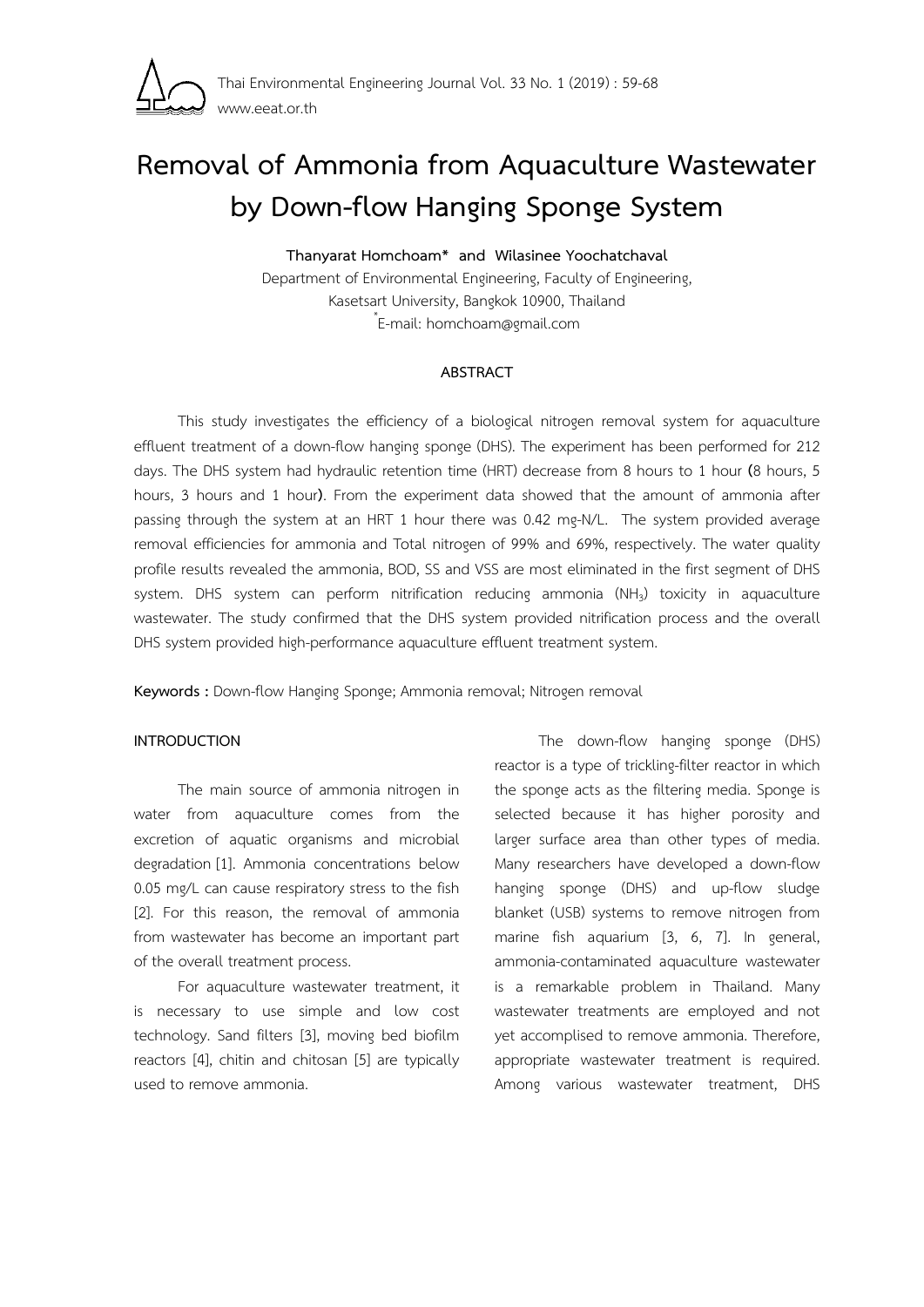system is an interesting choice for treating ammonia-contaminated aquaculture wastewater because of its removal capability. Additionally, the advantages of this system are not necessary to aerate, small area required, energy saving, low operation and maintainance costs [8].

 This research investigates the suitability and performance of DHS system regarding the removal of NH<sub>3</sub>, NO<sub>2</sub>, and NO<sub>3</sub>. This system is expected to be a promising alternative wastewater treatment to remove ammonia from aquaculture wastewater.

## **METHODOLOGY**

#### **Reactor configurations**

Aquaculture wastewater was collected from Faculty of Fisheries, Kasetsart University, Bang Khen Campus. An overview and configuration of the DHS reactor are shown in Figure 1. The DHS module column consists of three identical segments. The reactor had a rectangular-shaped segment of 0.23 m long, 0.23 m wide, and 0.42 m high. The segments were filled with sponge media to a height of 0.35 m. The total volume of sponge media was 29.43 L. The dimensions of the used sponge amounted to 16 mm height and 33 mm diameter.

## **Operating conditions**

The wastewater was fed directly into the first unit using a peristaltic pump via the temporary storage tank. The influent wastewater was distributed from the top of the unit and flowed down through the sponge media by gravity. Each segment had small holes to naturally supply air from the atmosphere and the DHS reactor was operated under ambient temperatures ranging from 27 to 32 °C (average 28.8 °C). During operational period, the hydraulic retention time (HRT) reduced from 8 to 1 hour (HRT 8 h: 70 days, HRT 5 h: 50 days, HRT 3 h: 52 days and HRT 1 h: 37 days).



**Figure 1 Schematic diagram of the DHS reactor**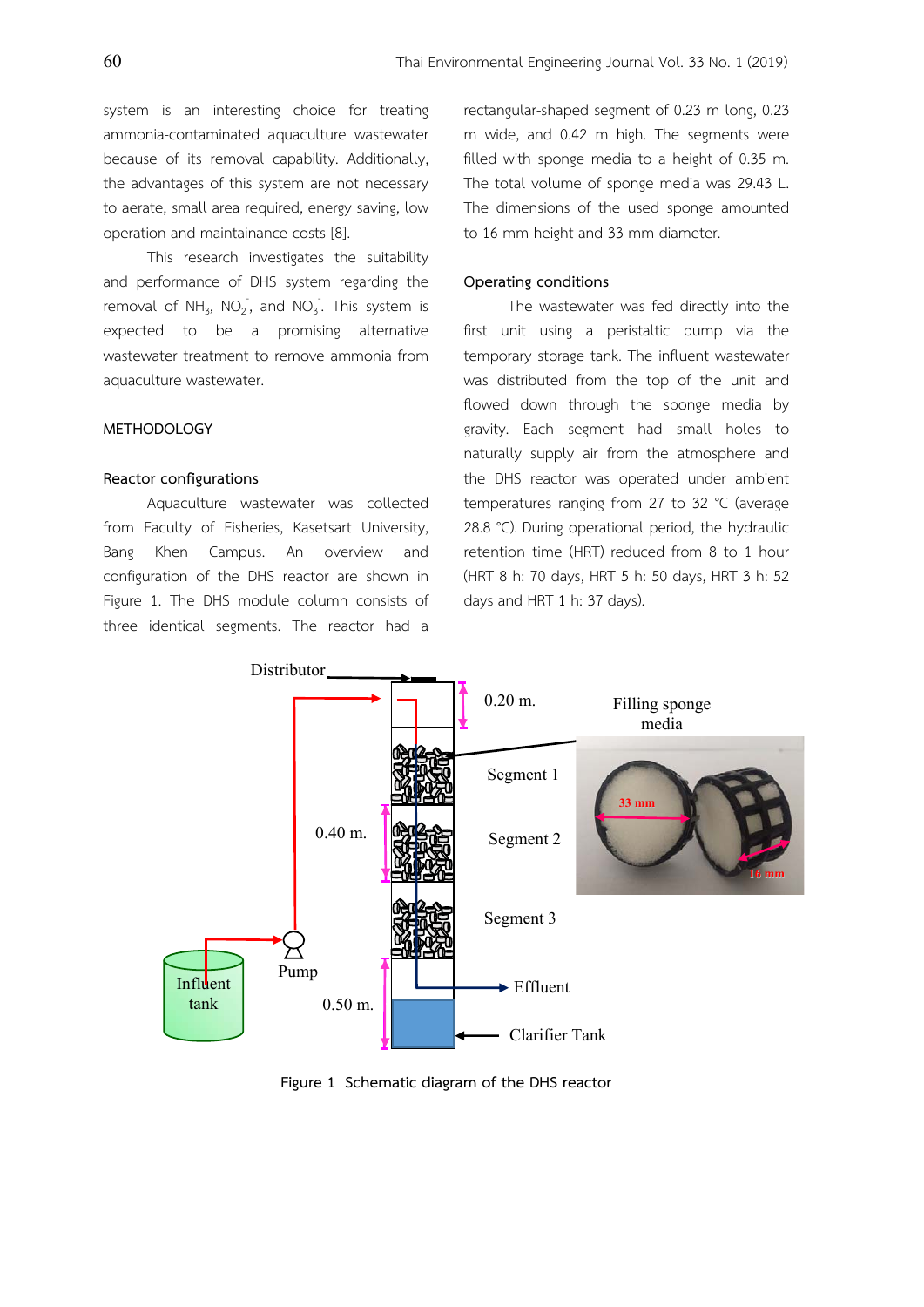## **Water quality analysis**

 From aquaculture wastewater characteristics analysis, the ammonia component was 0.1 mg-N/L. Therefore, ammonium carbonate  $(NH_4)_2CO_3$  was added to the influent in order to control ammonia concentration. The average ammonia, nitrate and total nitrogen concentration in the influent was 11.7 mg-N/L, 1.72 mg-N/L and 19 mg-N/L, respectively. The average temperature was 28.8 °C, dissolved oxygen was 2.7 mg/L, pH 8.1, oxidationreduction potential concentration was -8.5 mV and conductivity concentration was 567 μs/cm.

 Wastewater samples were collected two times a week for complete analysis. Temperature, Dissolved oxygen (DO), pH, Conductivity and the oxidation–reduction potential (ORP) were measured. The performances of the DHS reactors were evaluated by analyzing the following parameters; ammonia, nitrate, and total nitrogen. Each sample was filtered through a glass fiber filter (GB-140, 0.4 μm; Advantec, Tokyo, Japan) before the nitrogen analyses. Nitrogen compounds were analyzed using a HACH water quality analyzer (DR-1900, HACH, US).

## **Oxygen Uptake Rate (OUR)**

Oxygen uptake rate experiments were conducted to determine the sludge activity, about twenty pieces of sponge media were randomly selected from each of segment. The attached sludge was collected from the sponge media by squeezing and washing with distilled water some pasts of them were measured for sludge concentration. The remains sludge samples were washed by aerated dilution water including reagents for BOD measurement (three times higher concentration) followed by overnight aeration for determination of the specific oxygen uptake rate. For the OUR test, a DO meter was inserted into the BOD bottles. The DO was every 1 minute. All experiments were conducted at 30  $\pm$  1 °C. The calculation of endogenous respiration rate is slope from linear relation from DO (mg/L) and time (min) divided by of sludge concentration (g VSS/L sponge). The endogenous respiration rate was then measured without any substrates. Next, the activity of heterotrophic bacteria using 3,000 mg COD/L sodium acetate (CH<sub>3</sub>COONa) and autotrophic bacteria using 200 mg-N/L ammonium chloride (NH<sub>4</sub>Cl).

#### **RESULTS AND DISCUSSION**

## **Process performance**

 The performance of the DHS reactor was evaluated continuously for 212 days. The reactor was operated at a HRT of 8 hours for 70 days (phase-1), 5 hours for 50 days (phase-2), 3 hours for 52 days (phase-3), and 1 hour for 37 days (phase-4). Figure 2 shows the concentrations of ammonia nitrate and total nitrogen.

 Nitrogen removal efficiency was measured and monitored twice a week in terms of ammonia (NH<sub>4</sub>), nitrate (NO<sub>3</sub><sup>-</sup>), and Total nitrogen. The DHS reactors performed with concurrent organics and  $NH<sub>4</sub>$  removal, even though no mechanical aeration was installed. The DHS reactor produced a relatively high DO concentration in the effluents even at an HRT of 1 hour. The high DO concentration is crucial to achieving sufficient efficiency for nitrification [7]. The oxygen supply function of the DHS reactor which usually occurs via natural dissolution of the oxygen into the wastewater when it flows down the sponge media.

 The average ammonia influent concentration was 11.7 mg-N/L and effluent concentration was 0.12±0.04 mg-N/L, 0.11±0.11 mg-N/L, 0.11±0.07 mg-N/L and 0.42±0.27 mg-N/L (Table 1) for phase-1, phase-2, phase-3 and phase-4, respectively. The amount of  $NO<sub>3</sub>$  produced was 4.2±1.39 mg-N/L 3.4±1.07 mg-N/L, 3.0±1.17 mg-N/L and 6.9±2.10 mg-N/L for phase-1, phase-2, phase-3 and phase-4 respectively. From previous experiments investigating the use of DHS reactors to treat aquaculture system. Ammonia concentrations effluent was 1.62 mg-N/L [9].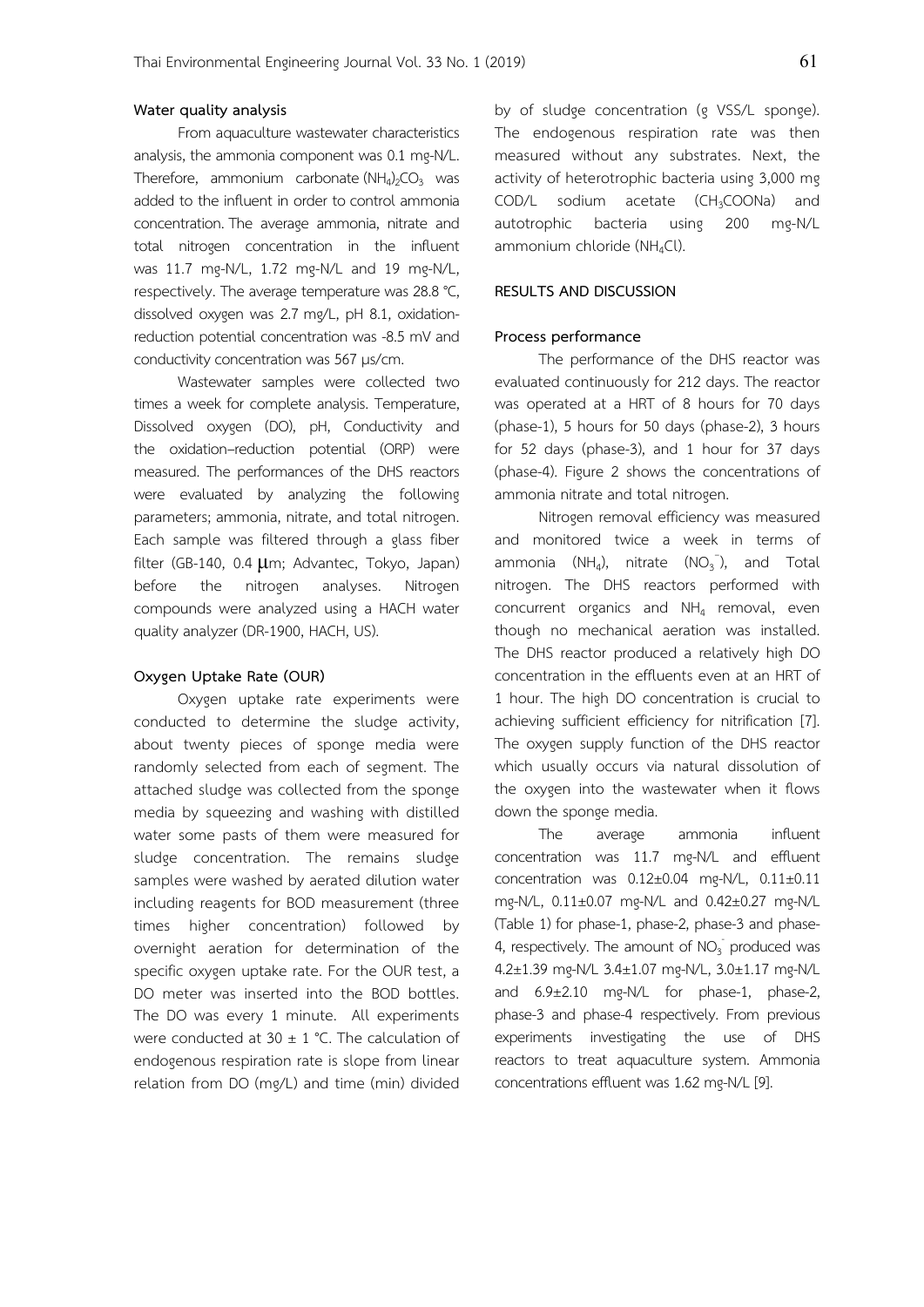

Figure 2 Ammonia (mg/L), Ammonia loading rate (mg-N/m<sup>3</sup>-day), Nitrate (mg/L) and Total **nitrogen (mg/L) versus time** 

| Parameters        | HRT <sub>8</sub> |                 | HRT <sub>5</sub> |                 | HRT <sub>3</sub> |                 | HRT 1           |                 |
|-------------------|------------------|-----------------|------------------|-----------------|------------------|-----------------|-----------------|-----------------|
|                   | influent         | effluent        | influent         | effluent        | influent         | Effluent        | influent        | <b>Effluent</b> |
| Ammonia           |                  |                 |                  |                 |                  |                 |                 |                 |
| (mq/L)            | $11.43 \pm 1.53$ | $0.12 \pm 0.04$ | $11.7 + 1.08$    | $0.11 + 0.11$   | $11.79 + 1.52$   | $0.11 + 0.07$   | $12.37 \pm 1.5$ | $0.42 \pm 0.27$ |
| Nitrate           |                  |                 |                  |                 |                  |                 |                 |                 |
| (mg/L)            | $1.57 \pm 0.75$  | $4.21 \pm 1.38$ | $2.1 \pm 1.03$   | $3.41 \pm 1.07$ | $1.48 \pm 0.56$  | $3.03 \pm 1.17$ | $3.23 \pm 0.77$ | $6.99 \pm 2.10$ |
| Total Nitrogen    |                  |                 |                  |                 |                  |                 |                 |                 |
| (mq/L)            | $18.21 \pm 4.75$ | $5.63 \pm 0.85$ | $19.32 \pm 3.55$ | $4.85 \pm 0.84$ | $19.84 + 2.03$   | $6.1 \pm 0.85$  | $19.47 + 2.17$  | $7.55 \pm 1.38$ |
|                   |                  |                 |                  |                 |                  |                 |                 |                 |
| <b>ALR</b>        |                  |                 |                  |                 |                  |                 |                 |                 |
| $(mg-N/m^3$ -day) | $0.04 \pm 0.00$  |                 | $0.06 \pm 0.01$  |                 | $0.10 \pm 0.01$  |                 | $0.30 \pm 0.00$ |                 |
| % remove          |                  |                 |                  |                 |                  |                 |                 |                 |
| Ammonia (%)       | $99 \pm 0.33$    |                 | $99 \pm 0.09$    |                 | $99 \pm 0.6$     |                 | $97 + 2.24$     |                 |
| Total Nitrogen    |                  |                 |                  |                 |                  |                 |                 |                 |
| $(\% )$           | $73 + 8.6$       |                 | $72 \pm 6.6$     |                 | $68 \pm 3.62$    |                 | $62 + 4.92$     |                 |

|  |  | Table 1 Summary of effluent quality in the system. |
|--|--|----------------------------------------------------|
|  |  |                                                    |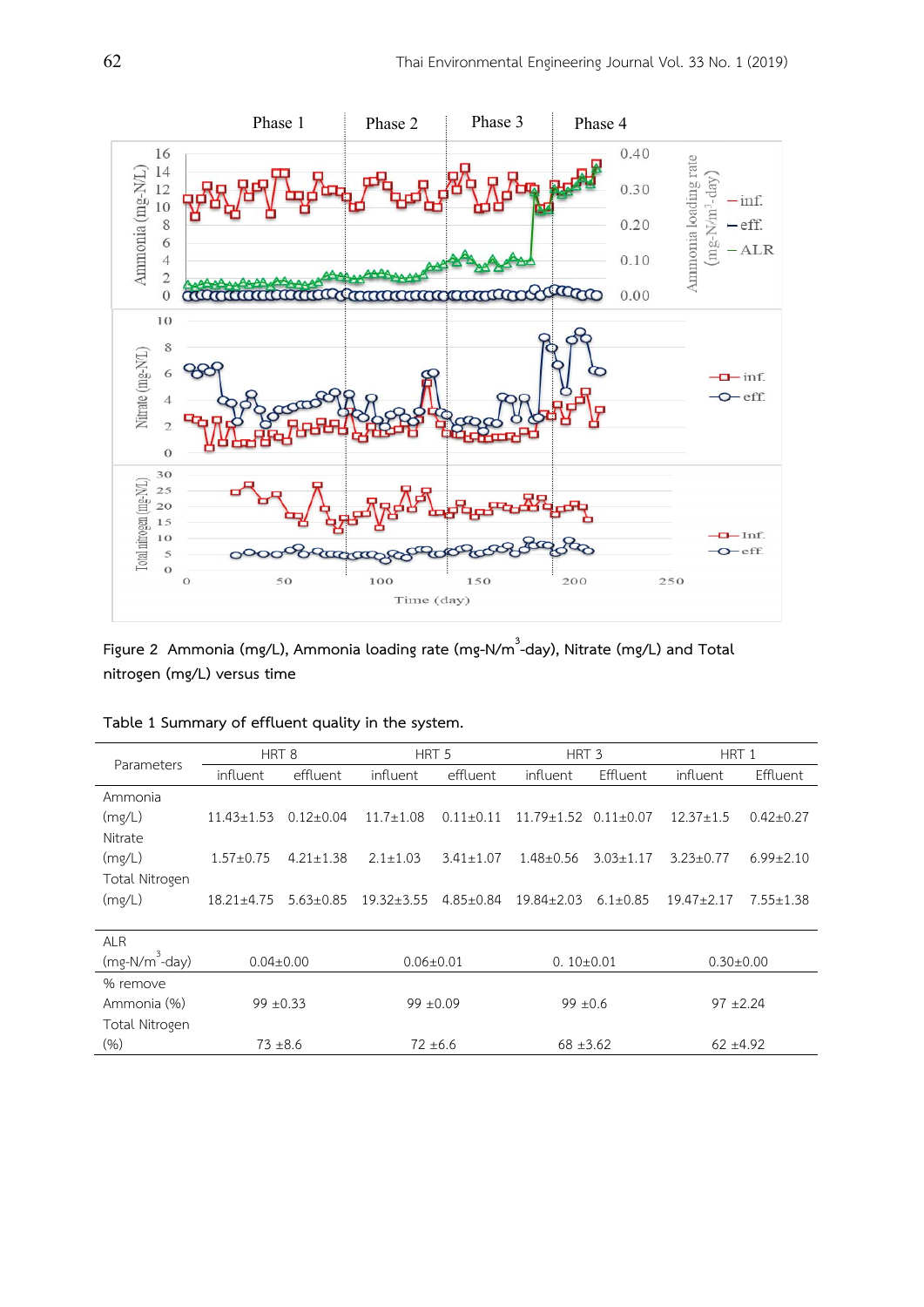The ammonia loading rate was 0.04±0.00 mg-N/m<sup>3</sup>-day, 0.06±0.01 mg-N/m<sup>3</sup>-day, 0.10±0.01 mg-N/m<sup>3</sup>-day and 0.30±0.00 mg-N/m<sup>3</sup>-day at HRT of 8 hours, 5 hours, 3 hours and 1 hour, respectively. Ammonia removal efficiency of the DHS system remains constant although the ammonia loading rate increase. The previous experiments investigating the use of DHS system to treating agricultural drainage water. The ammonia loading rate was 0.03 mg-N/m<sup>3</sup>-day at HRT 2 hours [10].

In addition, the average  $NH_4$  removal efficiency of 99% and total nitrogen removal efficiencies of 69% was observed in the DHS reactor. The proficient ability of DHS system to remove nitrogen compounds within target water quality throughout the study suggested that the DHS system was stable for long-term operation.

#### **Water quality profiles**

 The water quality was determined at different height of the DHS reactor to evaluate the reactor performance. The samples were observed on day 65 at a HRT of 8 hours, on day 118 at a HRT of 5 hours, on day 175 at a HRT of 3 hours and on day 211 at a HRT of 1 hour. The results of nitrogen removal (figure 3) occurred majority took place in the upper portion (from the inlet to 0.4 m). The DO concentration sharply increased in the upper portion and remained constant in the lower portion. These results indicate that there was better nitrification efficiency in these portions.

Wastewater from aquaculture consists of ammonia and organic nitrogen compounds. From the experiment showed that volume of ammonia before entering the system was 11.7 mg-N / L. Ammonia was decreased after passing the first segment of system. The ammonia was almost completely removed, with only 0.1 mg/L, 0.1 mg/L, 0.1 mg/L and 0.4 mg/L remaining in the final effluent at HRT of 8 hours, 5 hours, 3 hours and 1 hour, respectively (removal efficiency of ammonia was 99%).

At an HRT of only 1 hour, the first segment completed nitrification as well as organic removal. Owing to nitrate was detected in the effluent. This was likely due to the high DO concentration in the effluent. The nitrification occurred within the system which caused ammonium are transformed to nitrate. In the part of nitrite were very low which almost equaled to zero. Additionally, the total nitrogen was reduced from 23.57 to 9 mg-N/L in the DHS reactor due to ammonia has changed to nitrite, nitrate, nitrogen gas, and some ammonia evaporates into the air. Overall, these findings imply that nitrification occurred in the DHS reactor.

The results presented figure 4 shows that most of BOD concentration sharply decreased in the  $1<sup>st</sup>$  segment and continuously decreasing in the  $3^{\text{st}}$  segment. The BOD removal for wastewater before entering the system were 30.2, 30.8, 30.3 and 33 mg/L and after passing through the system BOD concentration was 1.2 mg/L, 3.5mg/L, 2.6 mg/L and 2 mg/L in the final effluent at HRT of 8 hours, 5 hours, 3 hours and 1 hour, respectively. The system has removal efficiency of BOD up to 90%. From the result, that system has a high BOD removal resulting in good denitrification process. Although, BOD values had been being low, but can still work in the denitrification process. Because in the system there are bacteria that cause the denitrification process.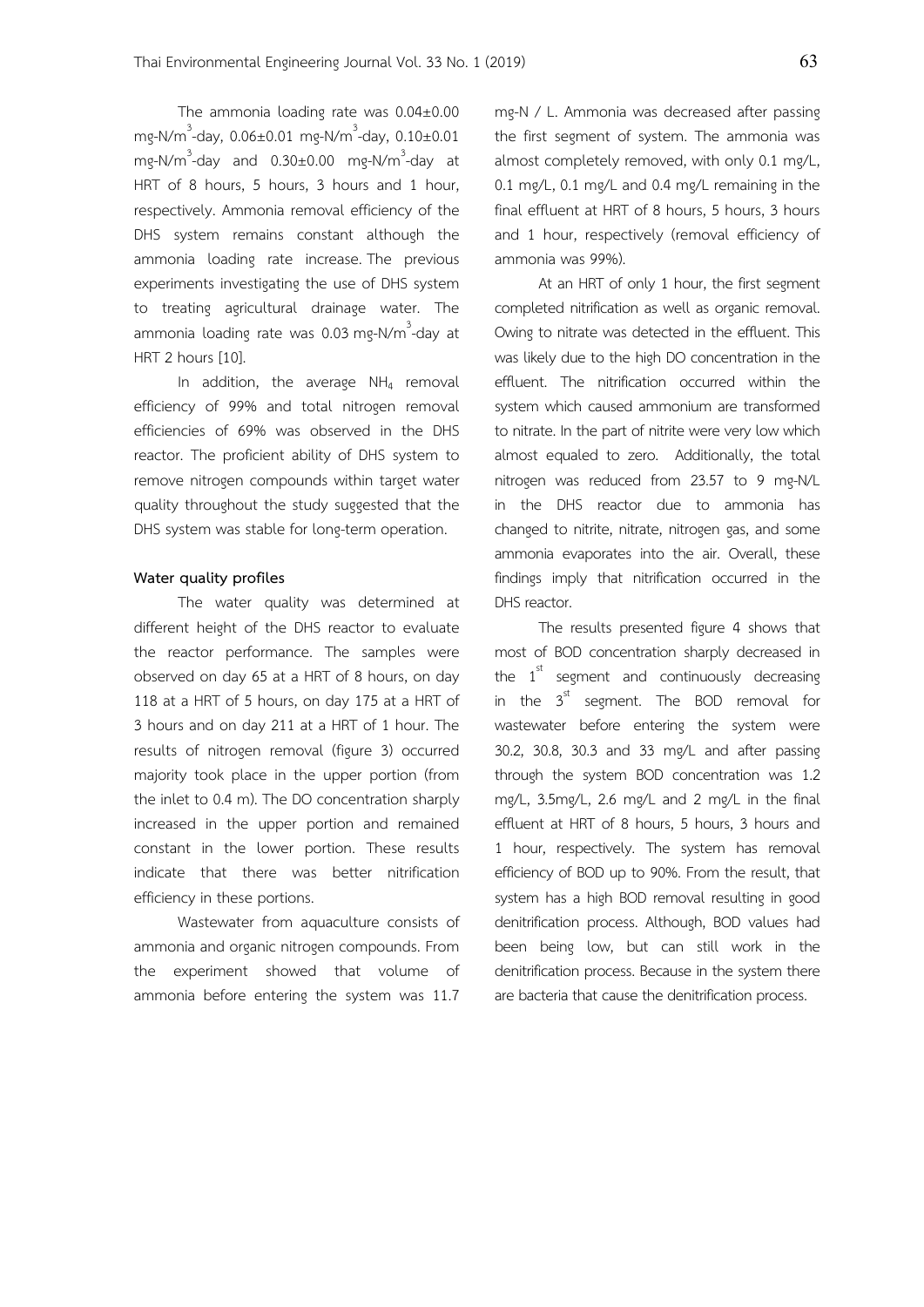

**Figure 3 Water profiles in DHS reactor for ammonia, nitrite, nitrate and total nitrogen**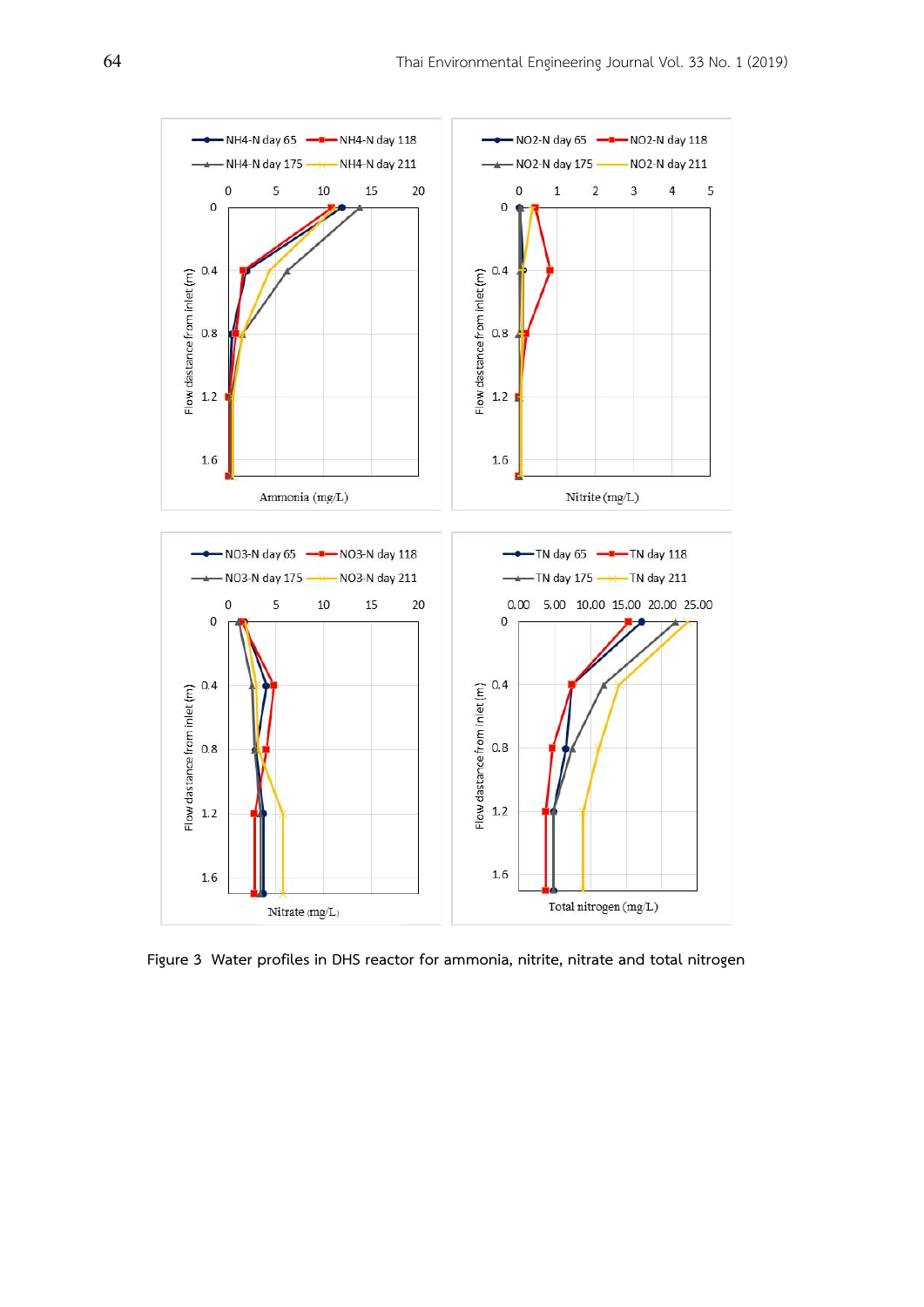

**Figure 4 Water profiles in DHS reactor for BOD** 

The suspended solids and volatile suspended solids was determined at different heights in the DHS reactor to evaluate the reactor performance (Figure 5).

From the result profile considering slope of the graph, that suspended solids are most eliminated in the  $1<sup>st</sup>$  segment reactor. The DHS reactor maintained a low sludge concentration in the sponge media, having enough space to accumulate suspended solids in the wastewater.

The suspended solids was almost completely removed, with only 9.67 mg/L, 3.5 mg/L, 3.75 mg/L and 3 mg/L remaining in the final effluent at HRT of 8 hours, 5 hours, 3 hours and 1 hour, respectively.

The volatile suspended solids was almost completely removed with only 5.34 mg/L, 3.3 mg/L, 3.2 mg/L and 1.03 mg/L remaining in the final effluent at HRT of 8 hours, 5 hours, 3 hours and 1 hour, respectively. The upper portion of the reactor was mostly responsible for removing solids and organic matter, the middle portion was mostly responsible for removing residual and soluble organic matter [11].

The DHS wastewater treatment system was effective remove suspended solids. It was caused by the sponge media because there are a lot of space on the surface of the sponge. The effluent had a low amount of suspended solids. The sponge does not clog due to microorganisms that help decompose organic matter at the surface of sponge [12].

#### **Oxygen Uptake Rate (OUR)**

 The oxygen uptake rate was determined for retained sludge along the reactor height on day 119 (Table 2). In aerobic process, process required oxygen for their respiration digestion of organic matter. Carbon dioxide was a product from bacterial consumed. When organic matter from wastewater was lacked, some bacteria were died and then bacteria will consume dead bacteria as food.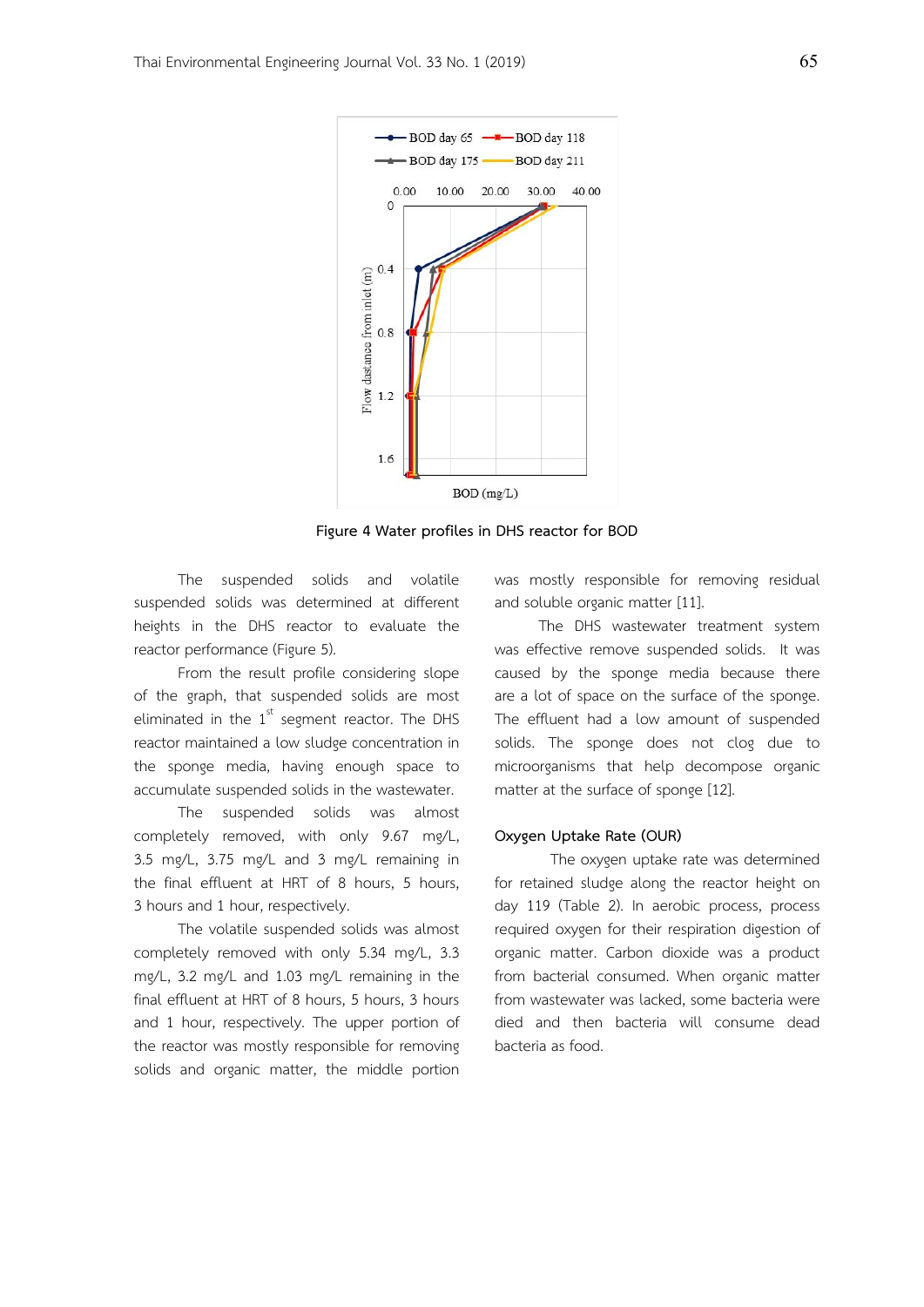

**Figure 5 Water profiles in DHS reactor for SS and VSS** 

|         | Specific oxygen uptake rate   |               |             |  |  |  |
|---------|-------------------------------|---------------|-------------|--|--|--|
| Segment | (g O <sub>2</sub> /g VSS day) |               |             |  |  |  |
|         | Endogenous                    | Heterotrophic | Autotrophic |  |  |  |
|         | 0.0553                        | 0.0722        | 0.0552      |  |  |  |
|         | 0.0617                        | 0.0803        | 0.0666      |  |  |  |
| 2       | 0.0298                        | 0.0229        | 0.0232      |  |  |  |

 The measurement and utilization of the oxygen uptake rate (OUR) is very important in biological wastewater treatment process. The oxygen uptake rate was related to the removal characteristics of organic compounds and nitrogen in the DHS reactor. The result showed the heterotrophic respiration amounted 0.0722 g  $O<sub>2</sub>/(g VSS day)$  in the first segment to 0.0803 g  $O<sub>2</sub>$ /(g VSS day) in the second segment and 0.0229 g  $O_2/(g$  VSS day) in the third segment. These results show the good capability to eliminate organic matter of bacteria in the system. The

compared with the previous experiment the heterotrophic respiration decreased from 0.0560 g  $O<sub>2</sub>/(g VSS day)$  in the first segment to 0.0150 g  $O<sub>2</sub>$ /(g VSS day) in the fifth segment [11].

 The autotrophic respiration (nitrification) of the  $1^{st}$  segment,  $2^{nd}$  segment and  $3^{rd}$  segment was 0.0552, 0.0666 and 0.0232 g  $O_2/(g$  VSS day) respectively. These results showed lower autotrophic respiration than the previous study [11] because of low organic compounds in the DHS reactor.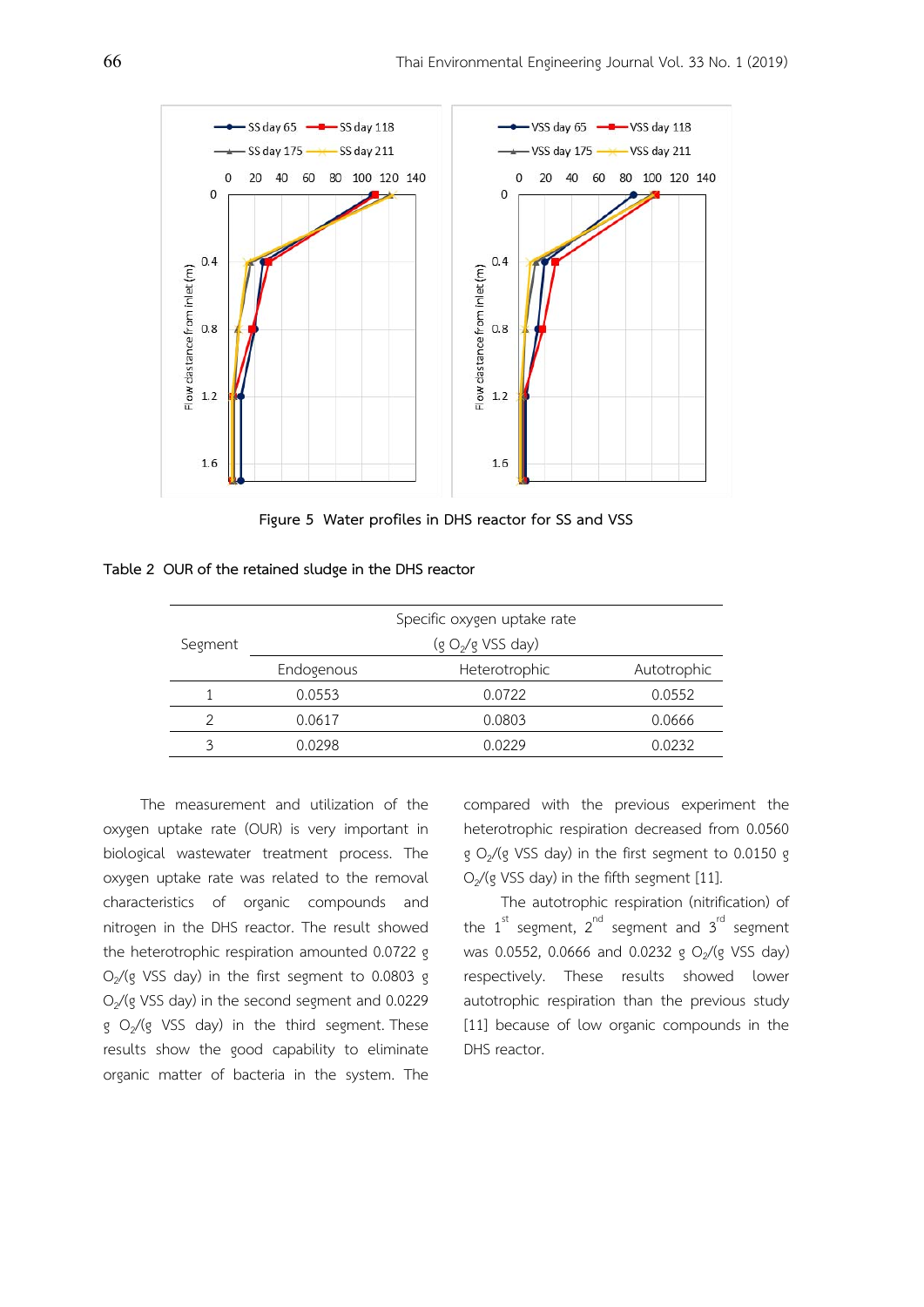## **CONCLUSIONS**

 Down-flow Hanging Sponge Reactor is suitable technology to remove ammonia from aquaculture wastewater because the reactor can remove up to 99% of ammonia. In addition, the sponge media can also cause natural aeration, without cost of filling excess air. The treated water can be safely reused in aquaculture and be able to discharge the natural water resource. Down-flow Hanging Sponge Reactor is an interesting technology of agricultural wastewater treatment.

#### **ACKNOWLEDGEMENTS**

The author is grateful to the Department of Aquaculture, who had given support on wastewater from aquaculture in Faculty of Fisheries, Bangkhen Campus, Kasetsart University. This study was supported by National Institute for Environmental Studies, Japan.

## **REFERENCES**

- [1]Crab, R., Avnimelech, Y., Defoirdt, T., Bossier P. and Verstraete, W. 2007. Nitrogen removal techniques in aquaculture for a sustainable production. Aquaculture. 270: 1-14
- [2] Wang, H.J., Xiao, X.C., Wang, H.Z., Li, Y., Yu, X.M. Liang, W.S. Feng, J.C. Shao, M. Rybicki, Q., Jungmann, D. and Jeppesen, E. 2017. Effects of high ammonia concentrations on three cyprinid fish: Acute and wholeecosystem chronic tests. Sci. Total Environ. 598: 900-909.
- [3] Furukawa, A., Matsuura, N., Mori, M., Kawamata, M., Kusaka, J., Hatamoto, M. and Yamaguchi, T. 2016. Development of a DHS-USB recirculating system to remove

nitrogen from a marine fish aquarium. Aquaculture. Eng. 74: 174-179.

- [4] Kamstra, M., Blom, E., and Terjesen, B.F. 2017. Mixing and scale affect moving bed biofilm reactor (MBBR) performance. Aquaculture. Eng. 78: 9-17. [1]
- [5] Bernardia, F., Zadinelob, I., Alvesc, H., Meurera, F. and Santosa, L. 2018. Chitins and chitosans for the removal of total ammonia of aquaculture effluents. Aquaculture. 483: 203-212.
- [6] Adlin, N., Matsuura, N., Ohta, Y., Hirakata, Y., Maki, S., Hatamoto, M. and Yamaguchi, T. 2017. A nitrogen removal system to limit water exchange for recirculating freshwater aquarium using DHS-USB reactor. Environ. Technol. 39: 1577-1585.
- [7] Onodera, T., Tandukar, M., Sugiyana, D., Uemura, S., Ohashi, A. and Harada, H. 2014. Development of a sixth-generation down-flow hanging sponge (DHS) reactor using rigid sponge media for posttreatment of UASB treating municipal sewage. Bioresour. Technol. 152: 93-100.
- [8] Tawfik, A., Ohashi, A. and Harada, H. 2006. Sewage treatment in a combined up-flow anaerobic sludge blanket (UASB)-downflow hanging sponge (DHS) system. Biochem. Eng. J. 29: 210-219.
- [9] Tanikawa, D., Nakamura, Y., Tokuzawa, H., Hirakata, Y., Hatamoto, M. and Yamaguchi, T. 2018. Effluent treatment in an aquaponics-based closed aquaculture system with single-stage nitrification– denitrification using a down-flow hanging sponge reactor. Int. Biodeter. Biodegr. 132: 268-273.
- [10] Fleifle, A., Tawfik, A., Saavedra, O., Yoshimura, C. and Elzeir, M. 2013. Modeling and profile analysis of a down-